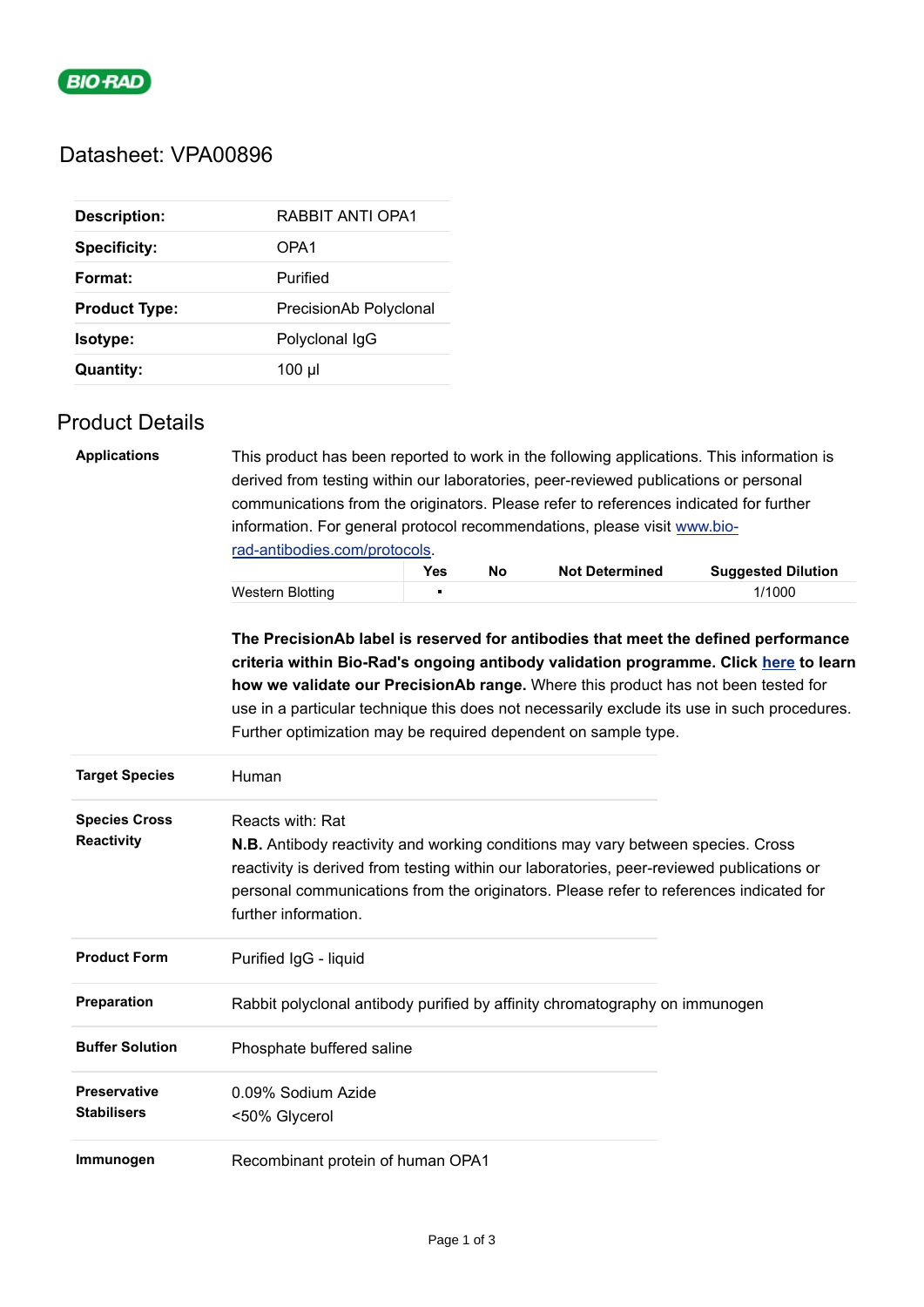| <b>External Database</b><br>Links              | UniProt:<br>O60313<br><b>Related reagents</b>                                                                                                                                                                                                                                                                                                                                                                                                                                                      |
|------------------------------------------------|----------------------------------------------------------------------------------------------------------------------------------------------------------------------------------------------------------------------------------------------------------------------------------------------------------------------------------------------------------------------------------------------------------------------------------------------------------------------------------------------------|
|                                                | <b>Entrez Gene:</b>                                                                                                                                                                                                                                                                                                                                                                                                                                                                                |
|                                                | OPA1<br>4976<br><b>Related reagents</b>                                                                                                                                                                                                                                                                                                                                                                                                                                                            |
| Synonyms                                       | <b>KIAA0567</b>                                                                                                                                                                                                                                                                                                                                                                                                                                                                                    |
| <b>Specificity</b>                             | Rabbit anti Human OPA1 antibody recognizes OPA1, also known as dynamin-like 120<br>kDa protein-mitochondrial, dynamin-like guanosine triphosphatase, mitochondrial<br>dynamin-like GTPase, NTG and optic atrophy protein 1.                                                                                                                                                                                                                                                                        |
|                                                | OPA1 product is a nuclear-encoded mitochondrial protein with similarity to dynamin-<br>related GTPases. It is a component of the mitochondrial network. Mutations in OPA1 have<br>been associated with optic atrophy type 1, which is a dominantly inherited optic<br>neuropathy resulting in progressive loss of visual acuity, leading in many cases to legal<br>blindness. Multiple transcript variants encoding different isoforms have been found for<br>OPA1 (provided by RefSeq, Mar 2009). |
|                                                | Rabbit anti Human OPA1 antibody detects bands of 80-100 kDa. The antibody has been<br>extensively validated for western blotting using whole cell lysates.                                                                                                                                                                                                                                                                                                                                         |
| <b>Western Blotting</b>                        | Anti OPA1 antibody recognizes a band of approximately 80-100 kDa in LNCaP cell lysates                                                                                                                                                                                                                                                                                                                                                                                                             |
| <b>Storage</b>                                 | Store undiluted at -20°C, avoiding repeated freeze thaw cycles                                                                                                                                                                                                                                                                                                                                                                                                                                     |
| <b>Guarantee</b>                               | 12 months from date of despatch                                                                                                                                                                                                                                                                                                                                                                                                                                                                    |
| <b>Acknowledgements</b>                        | PrecisionAb is a trademark of Bio-Rad Laboratories                                                                                                                                                                                                                                                                                                                                                                                                                                                 |
| <b>Health And Safety</b><br><b>Information</b> | Material Safety Datasheet documentation #10049 available at:<br>10049: https://www.bio-rad-antibodies.com/uploads/MSDS/10049.pdf                                                                                                                                                                                                                                                                                                                                                                   |
| <b>Regulatory</b>                              | For research purposes only                                                                                                                                                                                                                                                                                                                                                                                                                                                                         |

## Related Products

#### **Recommended Secondary Antibodies**

Goat Anti Rabbit IgG (H/L) (STAR208...) [HRP](https://www.bio-rad-antibodies.com/polyclonal/rabbit-lapine-igg-antibody-star208.html)

|         | <b>North &amp; South</b> Tel: +1 800 265 7376 | Worldwide | Tel: +44 (0)1865 852 700             | <b>Europe</b> | Tel: +49 (0) 89 8090 95 21                    |
|---------|-----------------------------------------------|-----------|--------------------------------------|---------------|-----------------------------------------------|
| America | Fax: +1 919 878 3751                          |           | Fax: +44 (0)1865 852 739             |               | Fax: +49 (0) 89 8090 95 50                    |
|         | Email: antibody sales $us@bio-rad.com$        |           | Email: antibody sales uk@bio-rad.com |               | Email: antibody sales $de@bio\text{-}rad.com$ |

To find a batch/lot specific datasheet for this product, please use our online search tool at: [bio-rad-antibodies.com/datasheets](https://bio-rad-antibodies.com/datasheets) 'M394654:220215'

#### **Printed on 14 Jun 2022**